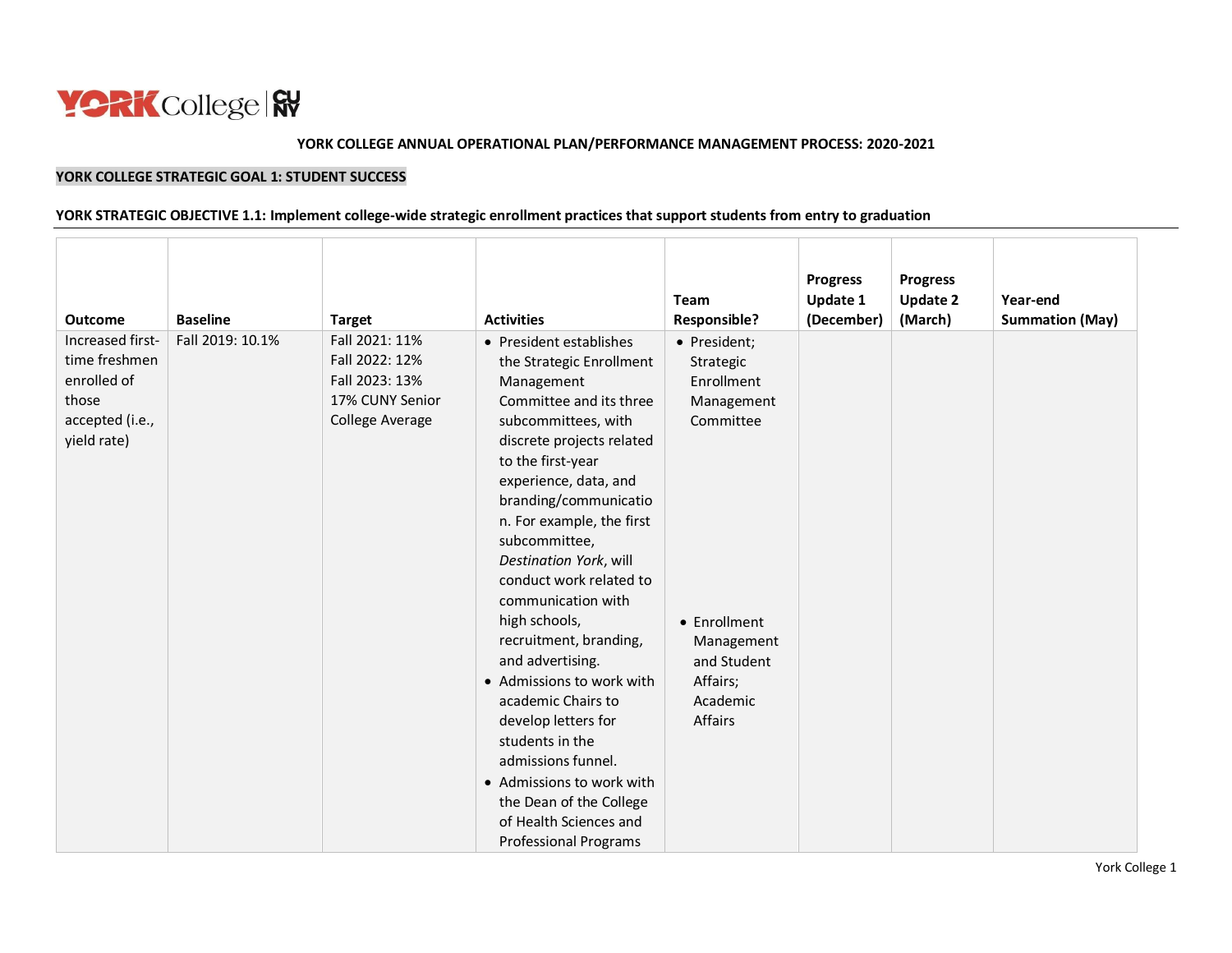| <b>Outcome</b>                                                                          | <b>Baseline</b>                                     | <b>Target</b>                                        | <b>Activities</b>                                                                                                                                                                                                                                                                                                                       | <b>Team</b><br><b>Responsible?</b>                                                                                                                                                       | <b>Progress</b><br><b>Update 1</b><br>(December) | <b>Progress</b><br><b>Update 2</b><br>(March) | Year-end<br><b>Summation (May)</b> |
|-----------------------------------------------------------------------------------------|-----------------------------------------------------|------------------------------------------------------|-----------------------------------------------------------------------------------------------------------------------------------------------------------------------------------------------------------------------------------------------------------------------------------------------------------------------------------------|------------------------------------------------------------------------------------------------------------------------------------------------------------------------------------------|--------------------------------------------------|-----------------------------------------------|------------------------------------|
|                                                                                         |                                                     |                                                      | to develop<br>communications for<br>committed students<br>prior to New Student<br>Orientations.                                                                                                                                                                                                                                         |                                                                                                                                                                                          |                                                  |                                               |                                    |
| Increased<br>transfer rate<br>of enrolled of<br>those<br>accepted (i.e.,<br>yield rate) | Fall 2019: 37.5%                                    | Fall 2021: 39%<br>Fall 2022: 40%<br>Fall 2023: 41%   | • President institutes a<br><b>Transfer Articulation</b><br><b>Review Team</b><br>• The Transfer<br><b>Articulation Review</b><br>Team evaluates current<br>agreements, identifies<br>new ones, and assesses<br>the timing of the review<br>process                                                                                     | • President;<br>Transfer<br>Articulation<br><b>Review Team</b>                                                                                                                           |                                                  |                                               |                                    |
| Increased<br>freshmen<br>enrollment                                                     | Fall 2019: 1,122<br>Fall 2020: 849<br>(Preliminary) | Fall 2021: 950<br>Fall 2022: 1050<br>Fall 2023: 1150 | • Host a conversation<br>series with key student<br>services to develop a<br>virtual one-stop in the<br>Cardinal App<br>• Pilot a virtual one-stop<br>in Cardinal app<br>• Reevaluate the<br>admissions criteria<br>connected to student<br>success data<br>• Focus groups to pilot<br>new initiatives<br>surrounding peer<br>mentoring | • Student<br>Government<br>Association to<br>host;<br>Enrollment<br>Management<br>and Student<br>Affairs;<br>Academic<br>Affairs<br>• Strategic<br>Enrollment<br>Management<br>Committee |                                                  |                                               |                                    |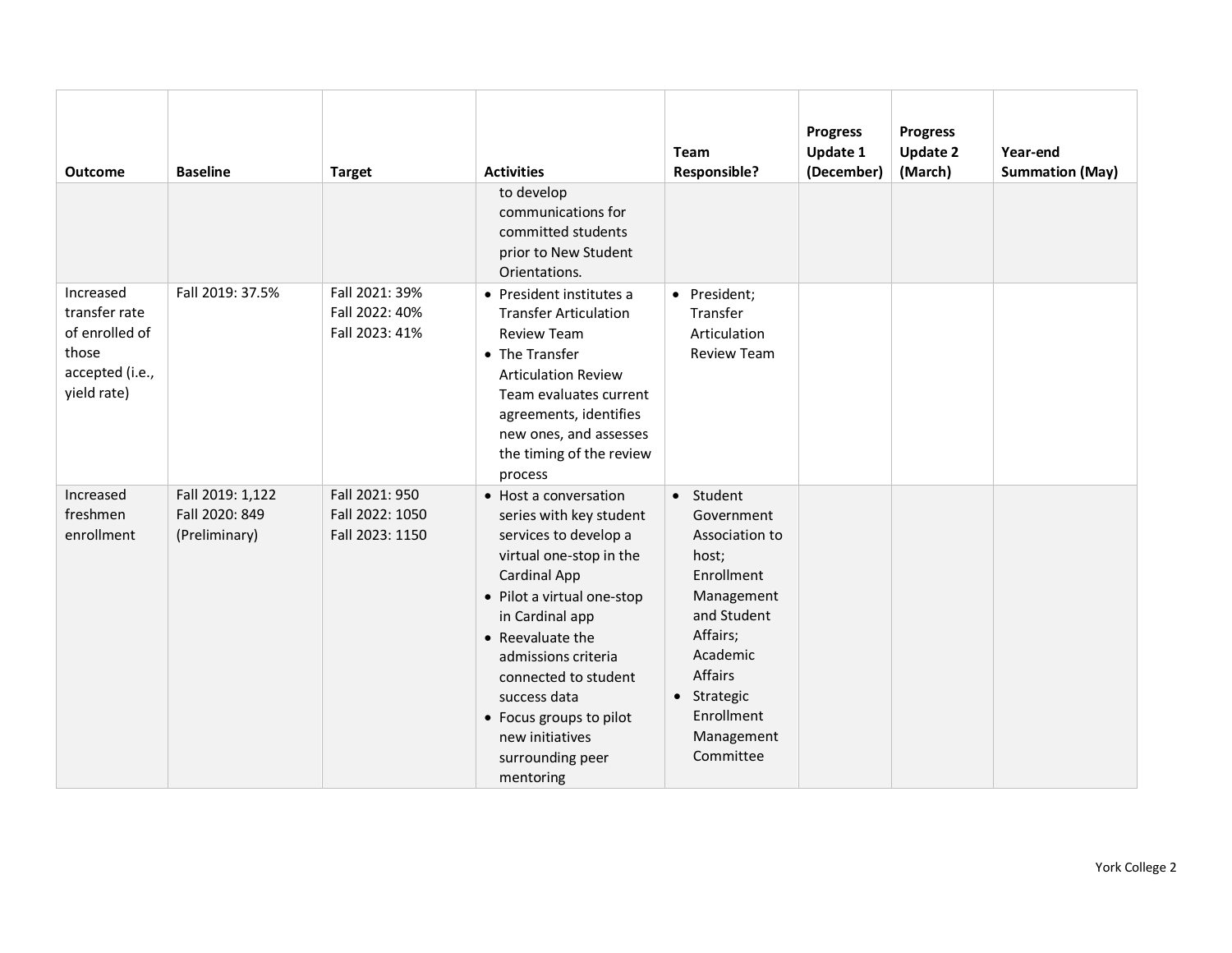| <b>Outcome</b><br>Increased<br>credit<br>accumulation<br>for first-time<br>freshmen (i.e.,<br>Momentum) | <b>Baseline</b><br>Percentage of fall<br>full-time first-time<br>freshmen in<br>baccalaureate<br>programs who earn<br>30 credits or more in<br>the first year: 2018-<br>2019: 32% | <b>Target</b><br>2020-2021: 37%<br>2021-2022: 42%<br>2022-2023: 50%<br>CUNY average: 55.6% | <b>Activities</b><br>• One of the Strategic<br>Enrollment<br>Management<br>Committee's<br>subcommittee will focus<br>on Starting out Right:<br>The First Year<br>Experience, which<br>includes identifying<br>activities related to                                                                                                                                                                                                              | <b>Team</b><br><b>Responsible?</b><br>• Strategic<br>Enrollment<br>Management<br>Committee<br>• Academic<br>Affairs; Office<br>of Institutional<br>Effectiveness<br>and Strategic<br>Planning | <b>Progress</b><br><b>Update 1</b><br>(December) | <b>Progress</b><br><b>Update 2</b><br>(March) | Year-end<br><b>Summation (May)</b> |
|---------------------------------------------------------------------------------------------------------|-----------------------------------------------------------------------------------------------------------------------------------------------------------------------------------|--------------------------------------------------------------------------------------------|--------------------------------------------------------------------------------------------------------------------------------------------------------------------------------------------------------------------------------------------------------------------------------------------------------------------------------------------------------------------------------------------------------------------------------------------------|-----------------------------------------------------------------------------------------------------------------------------------------------------------------------------------------------|--------------------------------------------------|-----------------------------------------------|------------------------------------|
|                                                                                                         |                                                                                                                                                                                   |                                                                                            | process mapping,<br>learning communities,<br>scheduling, and degree<br>maps.<br>• The Collaborative<br>Learning Center will<br>provide multi-<br>disciplinary workshops<br>(i.e. Biology, Chemistry,<br>Writing and Study Skills)<br>in the foundation<br>courses<br>• Identify and conduct<br>outreach to fall 2020<br>first-time freshmen who<br>did not take English<br>and/or Math in fall 2020<br>• Conduct assessment of<br><b>NSS 100</b> |                                                                                                                                                                                               |                                                  |                                               |                                    |
| Increased<br>student<br>response rates<br>on surveys                                                    | 2019-2020:<br>5-10%                                                                                                                                                               | 2020-2021: 15%<br>2021-2022: 20%<br>2022-2023: 25%                                         | • Use social media and<br>Cardinal app to push<br>surveys and encourage<br>broader participation                                                                                                                                                                                                                                                                                                                                                 | • Student<br>Government<br>Association;<br>Office of                                                                                                                                          |                                                  |                                               |                                    |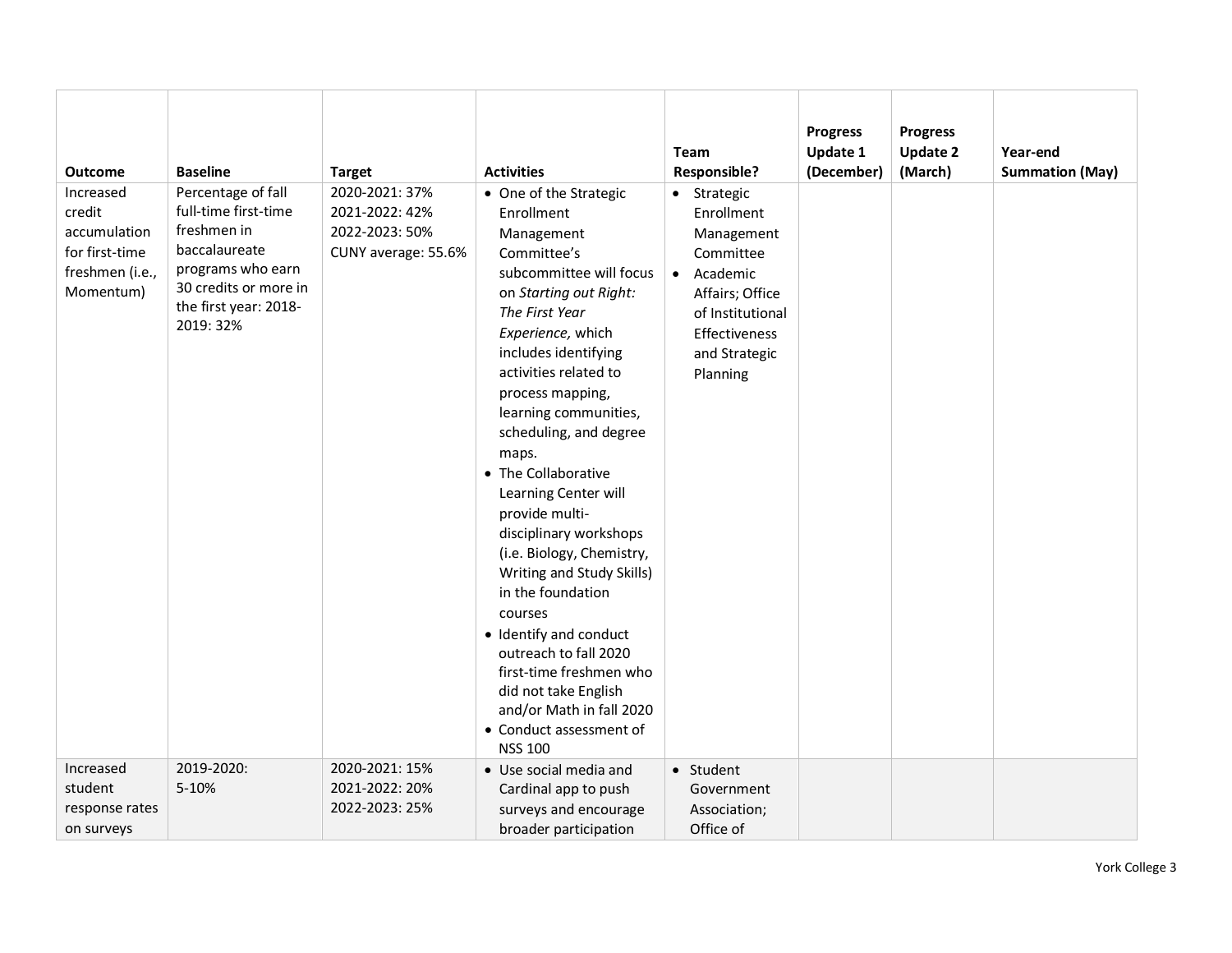| <b>Baseline</b><br><b>Outcome</b><br><b>Target</b>                                                                                                                                                                                                       | <b>Activities</b>                                                                                                                                                                                                                                                                                                                                                                                                                                                                                                                                                                                                                                                   | <b>Team</b><br><b>Responsible?</b><br>Institutional                         | <b>Progress</b><br><b>Update 1</b><br>(December) | <b>Progress</b><br><b>Update 2</b><br>(March) | Year-end<br><b>Summation (May)</b> |
|----------------------------------------------------------------------------------------------------------------------------------------------------------------------------------------------------------------------------------------------------------|---------------------------------------------------------------------------------------------------------------------------------------------------------------------------------------------------------------------------------------------------------------------------------------------------------------------------------------------------------------------------------------------------------------------------------------------------------------------------------------------------------------------------------------------------------------------------------------------------------------------------------------------------------------------|-----------------------------------------------------------------------------|--------------------------------------------------|-----------------------------------------------|------------------------------------|
|                                                                                                                                                                                                                                                          |                                                                                                                                                                                                                                                                                                                                                                                                                                                                                                                                                                                                                                                                     | Effectiveness<br>and Strategic<br>Planning                                  |                                                  |                                               |                                    |
| End of AY<br>Dashboards: 0<br>Data<br>dashboards<br>2020-2021:<br>Conversations: 0<br>Dashboards: 3<br>and<br>Conversations: 4<br>conversation<br>series<br>launched to<br>support<br>evidence-<br>based<br>decision-<br>making on<br>student<br>success | • One of the Strategic<br>Enrollment<br>Management<br>Committee's<br>subcommittees will<br>address Data as Our<br>Compass, as it addresses<br>data related to<br>academic program<br>growth, connectivity of<br>curriculum to workforce,<br>and graduate programs.<br>• Hire one programmer<br>for OIESP/IT<br>collaboration<br>• Move academic<br>program summary data<br>to dashboards<br>• Move retention and<br>graduation-rate data by<br>academic program<br>• HR and Budget Offices<br>collaborate on position<br>management system<br>• Create Enrollment<br>Management dashboard<br>• Host a conversation<br>series for faculty and<br>staff to understand | • Cabinet;<br>Senate;<br>Strategic<br>Enrollment<br>Management<br>Committee |                                                  |                                               |                                    |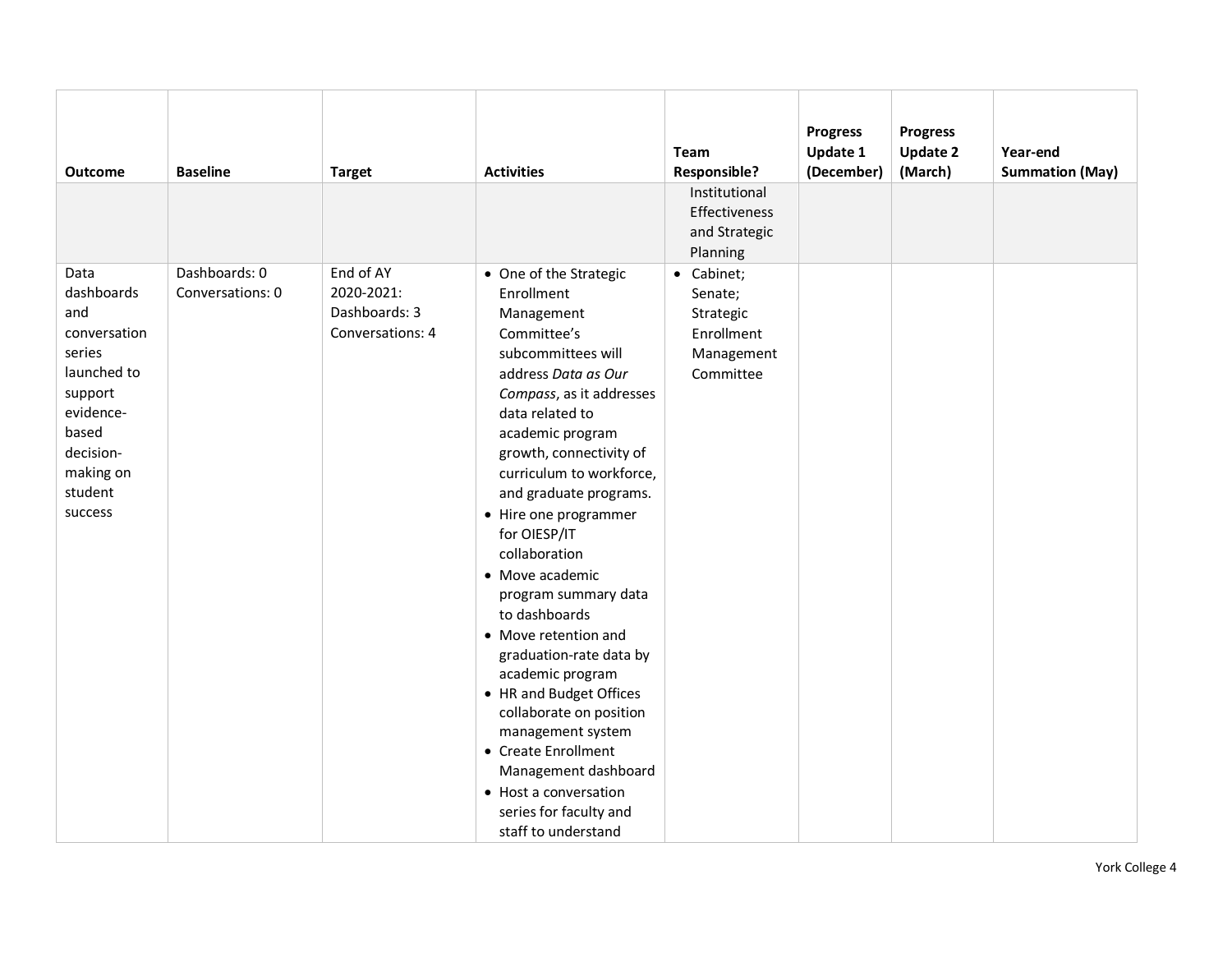|                |                  |               |                             | Team                | <b>Progress</b><br>Update 1 | <b>Progress</b><br><b>Update 2</b> | Year-end               |
|----------------|------------------|---------------|-----------------------------|---------------------|-----------------------------|------------------------------------|------------------------|
| <b>Outcome</b> | <b>Baseline</b>  | <b>Target</b> | <b>Activities</b>           | <b>Responsible?</b> | (December)                  | (March)                            | <b>Summation (May)</b> |
|                |                  |               | retention data and          |                     |                             |                                    |                        |
|                |                  |               | identify roles and          |                     |                             |                                    |                        |
|                |                  |               | strategies                  |                     |                             |                                    |                        |
| Improved       | Develop baseline |               | • Establish the York        | • President;        |                             |                                    |                        |
| students'      | data             |               | College Committee on        | Enrollment          |                             |                                    |                        |
| perceptions of |                  |               | <b>Equity Diversity and</b> | Management          |                             |                                    |                        |
| York's         |                  |               | Inclusion. Committee        | and Student         |                             |                                    |                        |
| emphasis on    |                  |               | first meeting will include  | Affairs; Office     |                             |                                    |                        |
| diversity,     |                  |               | a presentation by a         | of Diversity and    |                             |                                    |                        |
| equity and     |                  |               | national expert. Conduct    | Compliance          |                             |                                    |                        |
| inclusiveness  |                  |               | designation                 |                     |                             |                                    |                        |
|                |                  |               | conversation, grants to     |                     |                             |                                    |                        |
|                |                  |               | pursue funding for          |                     |                             |                                    |                        |
|                |                  |               | events such as Annual       |                     |                             |                                    |                        |
|                |                  |               | Spring Lecture, and         |                     |                             |                                    |                        |
|                |                  |               | encourage student           |                     |                             |                                    |                        |
|                |                  |               | engagement. Review          |                     |                             |                                    |                        |
|                |                  |               | faculty and staff           |                     |                             |                                    |                        |
|                |                  |               | diversity data and          |                     |                             |                                    |                        |
|                |                  |               | recruitment plan.           |                     |                             |                                    |                        |
|                |                  |               | Develop sub-committees      |                     |                             |                                    |                        |
|                |                  |               | and plan for summer         |                     |                             |                                    |                        |
|                |                  |               | 2021 retreat.               |                     |                             |                                    |                        |
|                |                  |               | • Provide quality guest     |                     |                             |                                    |                        |
|                |                  |               | speakers to address         |                     |                             |                                    |                        |
|                |                  |               | diverse perspectives        |                     |                             |                                    |                        |
|                |                  |               | • Training on issues of DEI |                     |                             |                                    |                        |
|                |                  |               | and belonging will be       |                     |                             |                                    |                        |
|                |                  |               | conducted throughout        |                     |                             |                                    |                        |
|                |                  |               | the semester to faculty,    |                     |                             |                                    |                        |
|                |                  |               | staff, and students         |                     |                             |                                    |                        |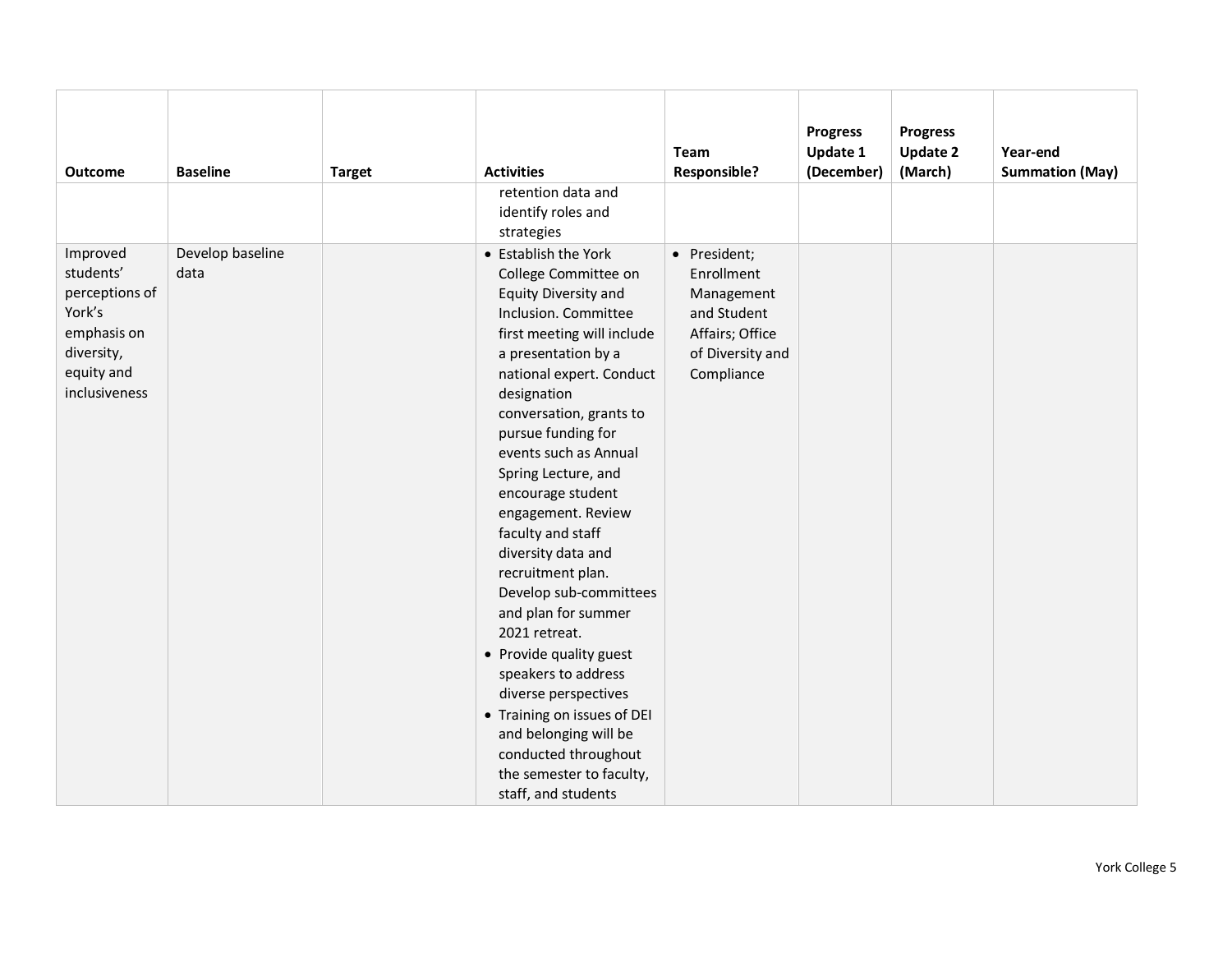|                                                              |                                                                                            |                                                                                                                                                                                                                                                                                                                                                                           |                                                                                                                                                                                                                                                                                                                                                                                                                                                                                                                                                                                                                                                                                                                                                                                                                                                                                    | <b>Team</b>                                                                                                                                              | <b>Progress</b><br><b>Update 1</b> | <b>Progress</b><br><b>Update 2</b> | Year-end               |
|--------------------------------------------------------------|--------------------------------------------------------------------------------------------|---------------------------------------------------------------------------------------------------------------------------------------------------------------------------------------------------------------------------------------------------------------------------------------------------------------------------------------------------------------------------|------------------------------------------------------------------------------------------------------------------------------------------------------------------------------------------------------------------------------------------------------------------------------------------------------------------------------------------------------------------------------------------------------------------------------------------------------------------------------------------------------------------------------------------------------------------------------------------------------------------------------------------------------------------------------------------------------------------------------------------------------------------------------------------------------------------------------------------------------------------------------------|----------------------------------------------------------------------------------------------------------------------------------------------------------|------------------------------------|------------------------------------|------------------------|
| <b>Outcome</b>                                               | <b>Baseline</b>                                                                            | <b>Target</b>                                                                                                                                                                                                                                                                                                                                                             | <b>Activities</b>                                                                                                                                                                                                                                                                                                                                                                                                                                                                                                                                                                                                                                                                                                                                                                                                                                                                  | <b>Responsible?</b>                                                                                                                                      | (December)                         | (March)                            | <b>Summation (May)</b> |
| Improved<br>four-year and<br>six-year<br>graduation<br>rates | 4-year grad rate:<br>9.1% for 2015 cohort<br>6-year grad rate:<br>34.9% for 2013<br>cohort | 4-year grad rate:<br>2020-2021: 10% for<br>2016 cohort<br>2021-2022: 12% for<br>2017 cohort<br>2022-2023: 15% for<br>2018 cohort<br><b>CUNY Average</b><br>4-year grad rate:<br>29.4%<br>6-year grad rate:<br>2020-2021: 36% for<br>2014 cohort<br>2021-2022: 38% for<br>2015 cohort<br>2022-2023: 42% for<br>2016 cohort<br><b>CUNY Average</b><br>6-year grad rate: 53% | • Expand efforts to<br>provide completion<br>grants (tuition focused)<br>to two distinct groups of<br>students, (1)<br>undergraduate students<br>across majors and (2)<br>graduate students, with<br>selected majors and/or<br>awarded degrees in the<br><b>Health Professions</b><br>(specifically, Nursing,<br>Occupational Therapy,<br>Physician Assistant and<br>Master of Social<br>Work). The structure<br>currently exists for us to<br>award these grants.<br>Work with CUNY and the<br>Andrew W. Mellon<br>Foundation (on a limited<br>basis) to provide<br>completion grants for<br>undergraduate students<br>under specific financial<br>conditions. Students can<br>receive grants towards<br>paying down student<br>debt that may prevent<br>them from successfully<br>registering for<br>classes. Two grants are<br>currently pending to<br>contribute to this work. | • Cabinet;<br>Enrollment<br>Management<br>and Student<br>Affairs;<br>Academic<br>Affairs;<br>Institutional<br>Effectiveness<br>and Strategic<br>Planning |                                    |                                    |                        |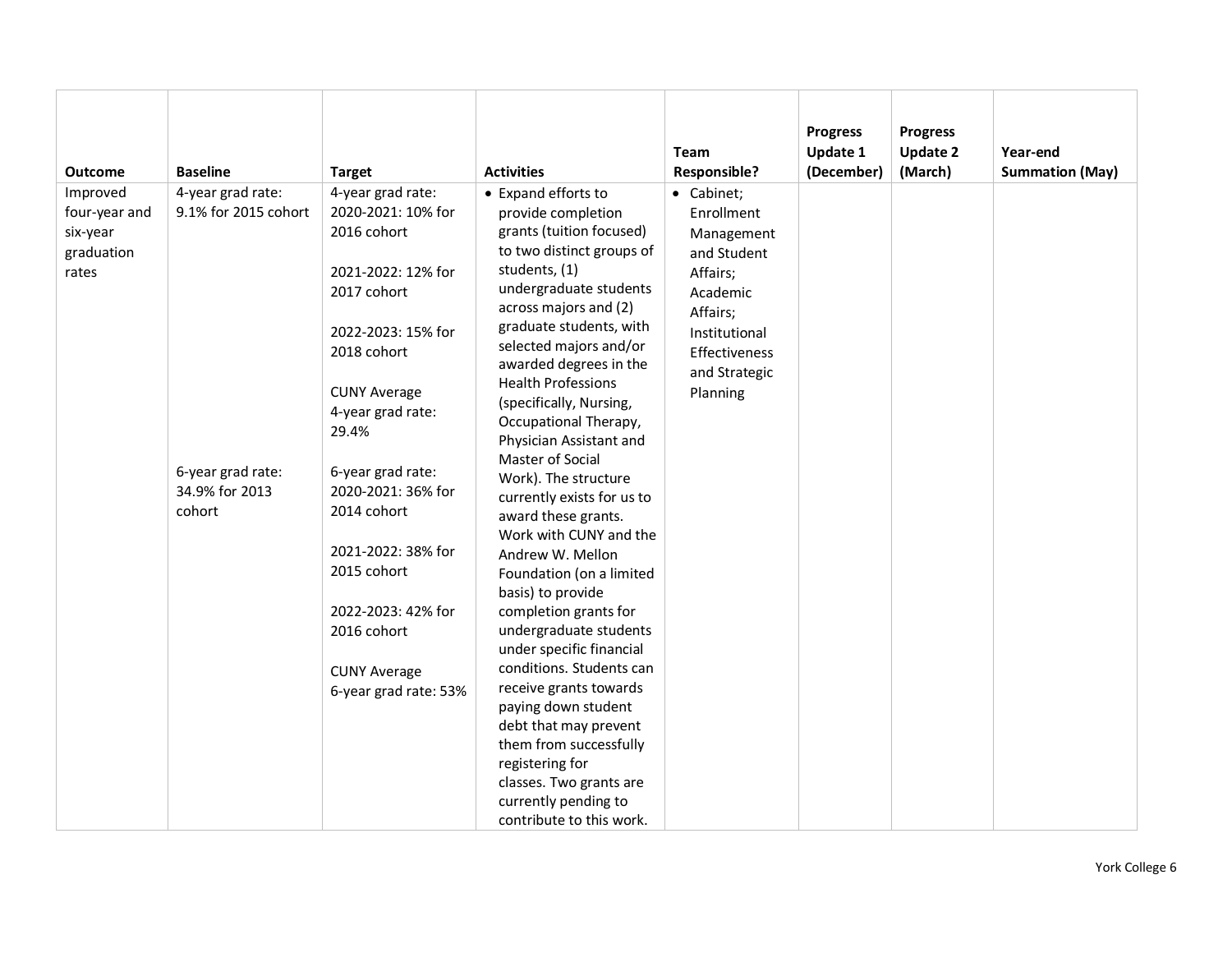| <b>Outcome</b>                                                     | <b>Baseline</b>  | <b>Target</b>                                                           | <b>Activities</b>                                                                             | <b>Team</b><br><b>Responsible?</b> | <b>Progress</b><br>Update 1<br>(December) | <b>Progress</b><br><b>Update 2</b><br>(March) | Year-end<br><b>Summation (May)</b> |
|--------------------------------------------------------------------|------------------|-------------------------------------------------------------------------|-----------------------------------------------------------------------------------------------|------------------------------------|-------------------------------------------|-----------------------------------------------|------------------------------------|
| Increased<br>student<br>participation<br>in student<br>internships | 2018-2019: 20.7% | 2020-2021: 21%<br>2021-2022: 23%<br>2022-2023: 25%<br>CUNY average: 25% | • Determine concrete<br>roadmap of career touch<br>points for a student's<br>academic journey | • Cabinet                          |                                           |                                               |                                    |

# **YORK STRATEGIC OBJECTIVE 1.3: Offer intensive guidance to students in their first eight weeks on campus**

|                   |                   |                    |                                     |                          | <b>Progress</b> | <b>Progress</b> | Year-end         |
|-------------------|-------------------|--------------------|-------------------------------------|--------------------------|-----------------|-----------------|------------------|
| <b>Outcome</b>    | <b>Baseline</b>   | <b>Target</b>      | <b>Activities</b>                   | <b>Team Responsible?</b> | Update 1        | <b>Update 2</b> | <b>Summation</b> |
| Increased first   | Fall 2018 Cohort: | <b>Fall 2020</b>   | President institutes a              | • President;             |                 |                 |                  |
| semester          | 84.5%             | Cohort: 83%        | <b>Strategic Communications</b>     | Cabinet;                 |                 |                 |                  |
| retention for     |                   | <b>Fall 2021</b>   | Team                                | Enrollment               |                 |                 |                  |
| first-time, full- | Fall 2019 Cohort: | Cohort: 85%        | Create a strategic                  | Management and           |                 |                 |                  |
| time students     | 81.5%             | <b>Fall 2022</b>   | communications plan                 | <b>Student Affairs;</b>  |                 |                 |                  |
|                   | (Preliminary)     | Cohort: 90%        | targeting first-year students       | Strategic                |                 |                 |                  |
|                   |                   | <b>CUNY Senior</b> | <b>Create Weeks of Welcome</b>      | Communications           |                 |                 |                  |
|                   |                   | College            | (WOW) programming                   | Team                     |                 |                 |                  |
|                   |                   | Average: 88.4%     | • Grow social media presence        |                          |                 |                 |                  |
|                   |                   |                    | to keep York programming            |                          |                 |                 |                  |
|                   |                   |                    | and services visible in the         |                          |                 |                 |                  |
|                   |                   |                    | digital space                       |                          |                 |                 |                  |
|                   |                   |                    | Provide Blackboard training to      |                          |                 |                 |                  |
|                   |                   |                    | all College Now instructors         |                          |                 |                 |                  |
|                   |                   |                    | and require Blackboard use in       |                          |                 |                 |                  |
|                   |                   |                    | all College Now classes             |                          |                 |                 |                  |
|                   |                   |                    | Launch student-athlete<br>$\bullet$ |                          |                 |                 |                  |
|                   |                   |                    | success program (SASP)              |                          |                 |                 |                  |
|                   |                   |                    | including student-athlete           |                          |                 |                 |                  |
|                   |                   |                    | mentor program and NCAA             |                          |                 |                 |                  |
|                   |                   |                    | My Playbook (First Year             |                          |                 |                 |                  |
|                   |                   |                    | Experience) program to              |                          |                 |                 |                  |
|                   |                   |                    | support new, incoming               |                          |                 |                 |                  |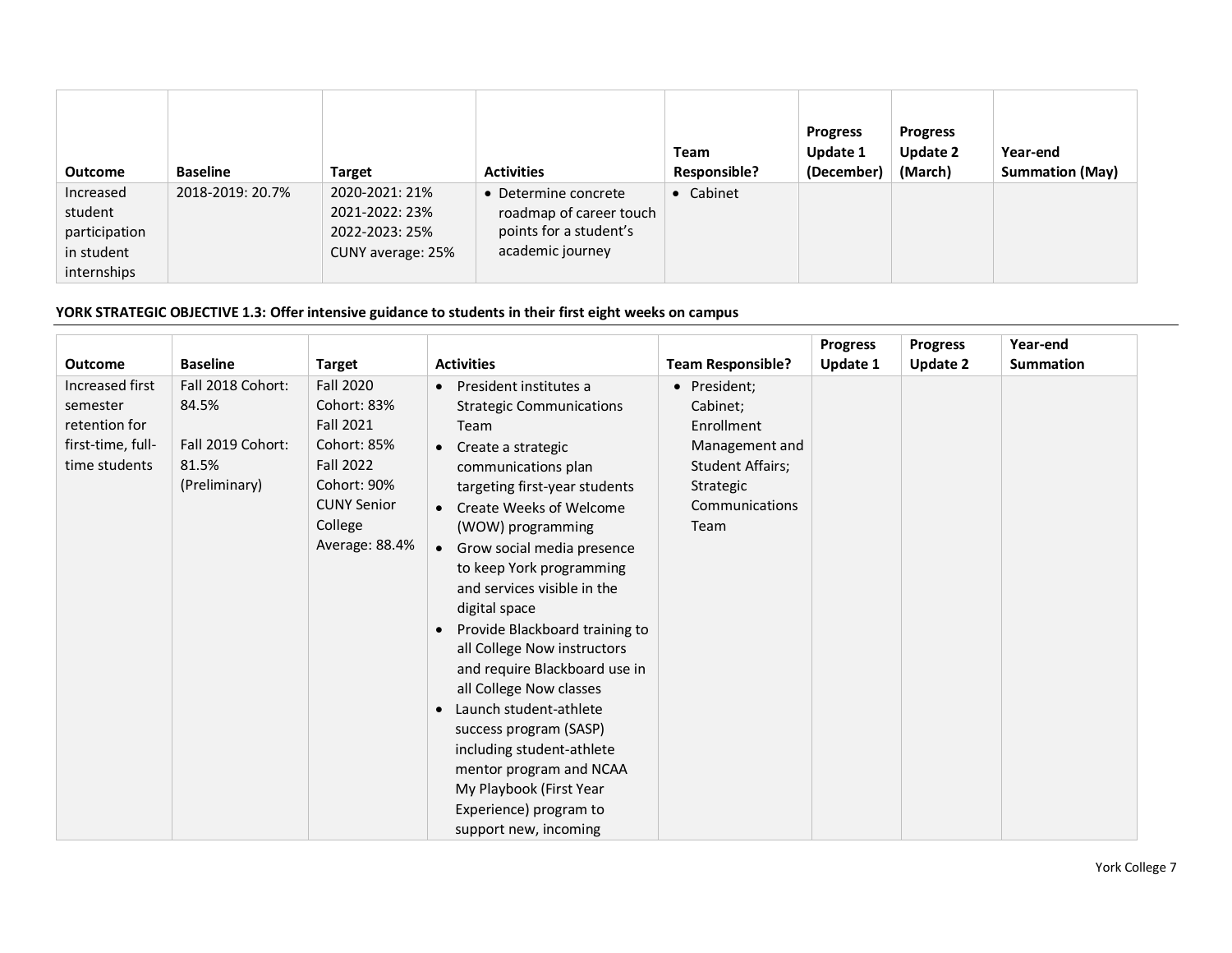|                |                 |               |                                             |                          | <b>Progress</b> | <b>Progress</b> | Year-end  |
|----------------|-----------------|---------------|---------------------------------------------|--------------------------|-----------------|-----------------|-----------|
| <b>Outcome</b> | <b>Baseline</b> | <b>Target</b> | <b>Activities</b>                           | <b>Team Responsible?</b> | Update 1        | Update 2        | Summation |
|                |                 |               | student-athlete's transition to<br>college. |                          |                 |                 |           |

#### **YORK STRATEGIC OBJECTIVE 1.4: Engineer advisement systems so that students can better access, stay, and graduate in their desired areas of study**

| <b>Outcome</b>                     | <b>Baseline</b> | <b>Target</b>                 | <b>Activities</b>                                                                                                    | Team<br><b>Responsible?</b> | <b>Progress</b><br><b>Update 1</b> | <b>Progress</b><br><b>Update 2</b> | Year-end<br>Summation |
|------------------------------------|-----------------|-------------------------------|----------------------------------------------------------------------------------------------------------------------|-----------------------------|------------------------------------|------------------------------------|-----------------------|
| Implemented<br><b>EAB Navigate</b> | Pilot Fall 2020 | Expanded pilot<br>Spring 2021 | Pilot EAB Navigate in Fall<br>2020 with SEEK and Athletics<br>Expand pilot in Spring 2021<br>with School of Business | Academic<br><b>Affairs</b>  |                                    |                                    |                       |

## **YORK COLLEGE STRATEGIC GOAL 3: FACULTY/STAFF SUPPORT**

### **YORK STRATEGIC OBJECTIVE 3.3: Re-engineer support for faculty research**

|                |                  |               |                                              | <b>Team</b>           | <b>Progress</b> | <b>Progress</b> | Year-end         |
|----------------|------------------|---------------|----------------------------------------------|-----------------------|-----------------|-----------------|------------------|
| <b>Outcome</b> | <b>Baseline</b>  | <b>Target</b> | <b>Activities</b>                            | <b>Responsible?</b>   | Update 1        | <b>Update 2</b> | <b>Summation</b> |
| Increased      | Number of grants | 2020-2021: 9  | Streamlining the grant<br>$\bullet$          | Academic<br>$\bullet$ |                 |                 |                  |
| faculty grant  | awarded 2019-    | 2021-2022: 12 | submission process                           | Affairs               |                 |                 |                  |
| success        | 2020:7           | 2022-2023: 15 | Establishing grant submission<br>$\bullet$   |                       |                 |                 |                  |
|                |                  |               | goals as appropriate to each                 |                       |                 |                 |                  |
|                |                  |               | academic department                          |                       |                 |                 |                  |
|                |                  |               | Holding twice annual                         |                       |                 |                 |                  |
|                |                  |               | workshops for faculty on                     |                       |                 |                 |                  |
|                |                  |               | grant writing application                    |                       |                 |                 |                  |
|                |                  |               | processes                                    |                       |                 |                 |                  |
|                |                  |               | Ensure that all faculty receive<br>$\bullet$ |                       |                 |                 |                  |
|                |                  |               | listings of grant opportunities              |                       |                 |                 |                  |
|                |                  |               | by area of interest                          |                       |                 |                 |                  |
|                |                  |               | Hold recognition events to                   |                       |                 |                 |                  |
|                |                  |               | recognize not only award                     |                       |                 |                 |                  |
|                |                  |               | recipients, but all those who                |                       |                 |                 |                  |
|                |                  |               | applied for grants                           |                       |                 |                 |                  |